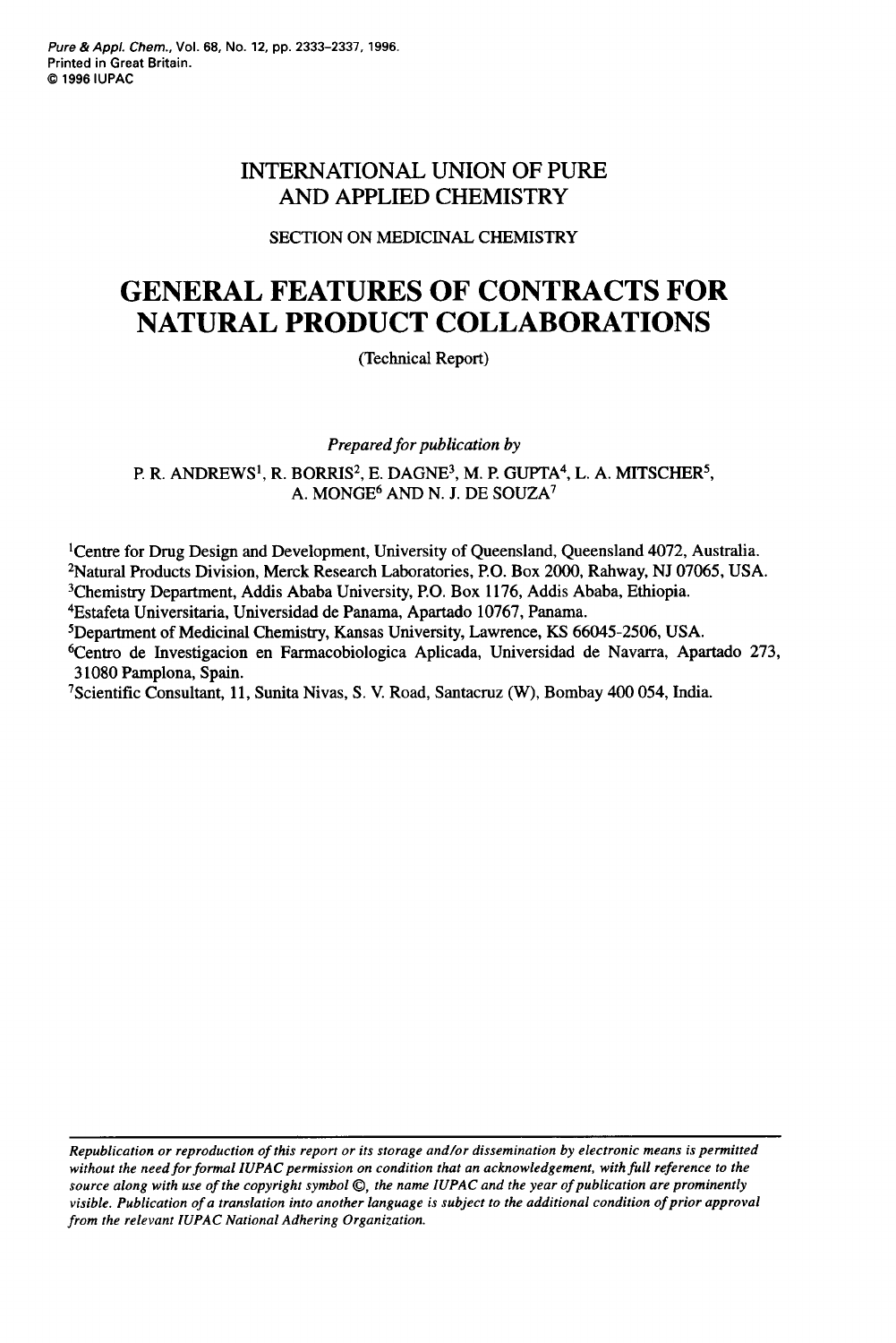## **General features of contracts for natural product collaborations (Technical Report)**

*Abstract:* Many scientists in developing countries are interested in orderly development on an equitable basis of economically useful discoveries based upon research on indigenous natural products. Availability of funds and technical expertise in the country of origin is often a limiting factor. Cooperation with individuals and organizations possessing these is frequently a practical necessity for the work to go forward. Inexperience in patent and legal matters **as** well **as** perceived differences in comparative power are often found to be inhibitory. The discussion by IUPAC is intended to be helpful in such cases by setting forth the elements which are commonly present in collaborative contracts. This material was developed by considering a dozen such contracts in present effect between persons from several different countries of origin and firms based in Europe and USA. This paper is not a contract, but indicates the elements usually present and the negotiable items which need to be settled amicably. Some explanatory comments by IUPAC are appended in appropriate places **as** well. This information is for background purposes only and is not intended to substitute for legal expertise. All parties entering into such negotiations should avail themselves of experienced legal advice.

#### **INTRODUCTION**

Many scientists in developing countries are interested in the orderly development on an equitable basis of economically valuable natural resources and products stemming from or available to their research efforts but often lack the elements of the necessary expertise and the finds to bring this about. Companies in developed countries possess these funds and expertises but lack access to the necessary biota. Thus the natural basis exists for fruitful collaborations providing that certain inhibitory factors can be resolved to everyone's reasonable satisfaction.

It is our experience that one significant inhibitory factor stems from the comparative inexperience in negotiating with confidence suitable agreements which would protect the interests of both parties. The individual scientist often feels at a disadvantage lacking the experience of such negotiations and often possessing perceived lesser power. After many conversations on the subject, we believe that IUPAC can allay many of these concerns by publication of the elements that are often present in such agreements so that proffered contracts can be judged with greater confidence that most important features have been settled. Many firms wishing to enter into such agreements have readily submitted sample contracts in current force in order to accomplish this goal.

The following synopsis has been developed by considering a dozen contracts from Switzerland, England, Germany, and the United States and should not be regarded by the reader **as** exhaustive or restrictive or representing the specifics of any particular contract. *The following is not a sample contract but rather an indication of the items which are often contained in such contracts and, as such, can serve as the basis for a productive negotiation.* Individuals entering into such negotiations should have the benefit of legal council before executing a final agreement. Those working in formal organizational settings, firms, universities, institutes, and the like, have access to such expertise and should employ it.

If this brief exposition allays fear that negotiation would lead to exploitation and enhances the comfort level of both parties then it will have served its purpose.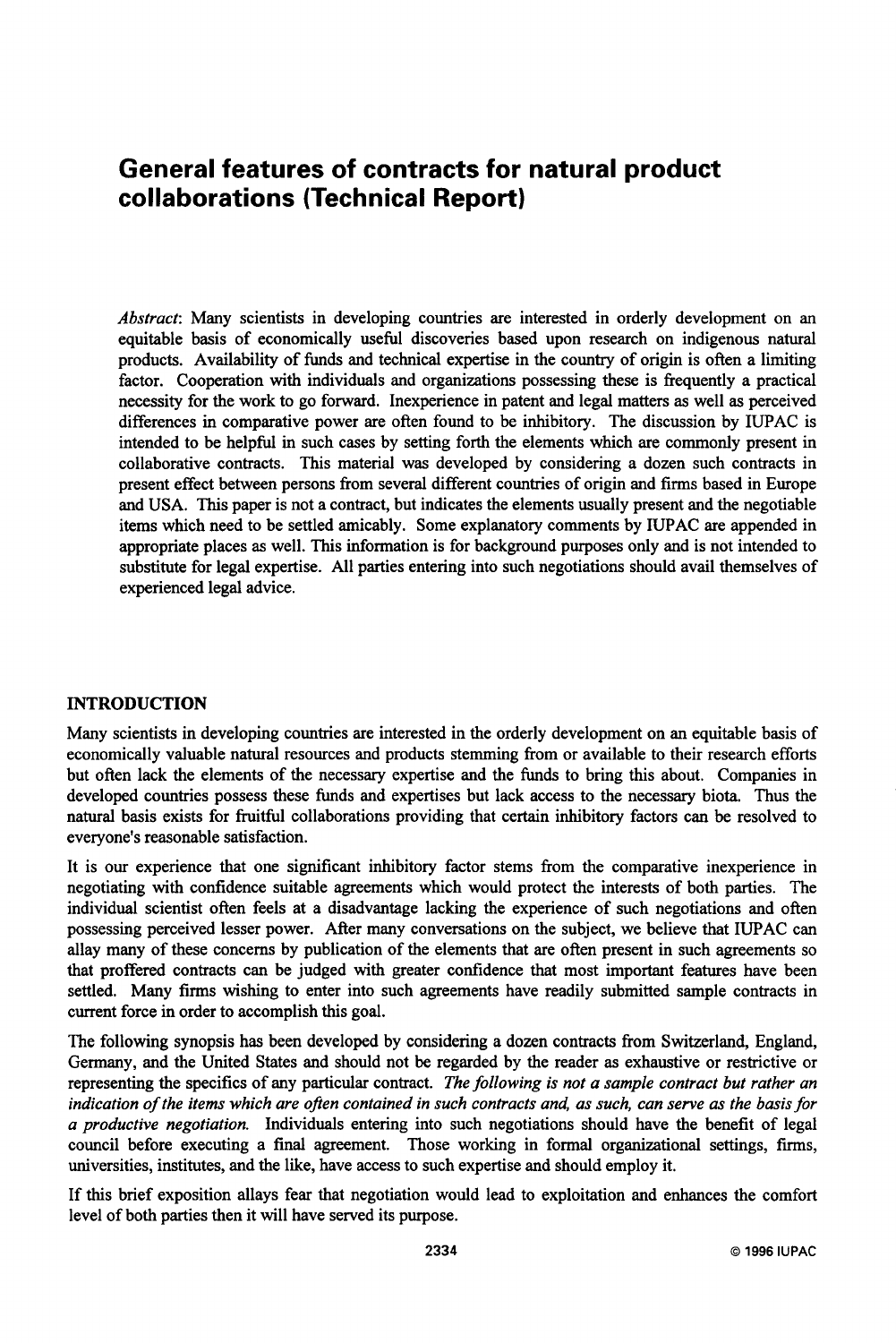#### **AGREEMENT FEATURES**

**Title:** 

Agreement Between --- Company and --- [Names and addresses: date]

#### **Recitals:**

Whereas [---] Company desires to obtain selected plants/extracts/pure natural products in order to screen, assay and develop novel therapeutic agents and whereas [---I is interested in providing same under the following terms and conditions, the parties agree **as** follows:

#### **Agreements:**

[---I will arrange for the provision to [---I Company of up to [#] of different plants/extracts/pure natural products in [#] quantity each at a rate of [#] samples per [#I. It is common that the means of purification or preparation of such substances is described here or in an exhibit. It is also common that the Company involved wishes to receive in advance a list of the materials potentially available so that they can make selections of those it wishes to receive and exclude those it has already or has no interest in having. It is also common that the labeling of the sample is also described here.

[---] will also arrange for resupply of those items found to be of continuing interest by [---] Company. The cost of such resupply is usually significantly greater than that indicated in the previous paragraph and is usually spelled out (\$/Kg, for example). This can, alternately, be negotiated in a subsequent agreement. It is sometimes specified that [---I Company will make every reasonable effort to obtain additional supplies from [---I before going to a third party. It is usual also to require information about the location of collection, time, and the deposit of a voucher specimen in a recognized herbarium. It is also common to specify that payment will take place from a suitable invoice within [#] days of receipt of the sample in the premises of [---I Company. In some cases, money is advanced to defray reasonable out-of-pocket collection costs in advance of receipt of invoice and receipts.

[---] warrants that he/she has the authority, licences and ability to perform these duties and to export the products and that [---I Company will not be subject to claims or liabilities by other parties in connection with the work covered by this agreement.

[---I Company has the right to perform such biological tests **as** it deems appropriate. Such tests will be performed with reasonable promptness (within [#] weeks/months) following receipt of the sample. *[--3*  Company will inform [---I whether it has any further or continuing interest in the materials provided or has obtained positive results and wishes to continue working on the material. A time limit for this information is also specified. Six months or a year following receipt of the sample is common.

[---I Company has the exclusive right to decide which leads it will pursue.

[---I will indicate whether [---I has previously investigated or provided samples of these materials previously to a third party. It is common that it is specified that no third party not under obligative control on either party may receive a sample of the material unless [---I Company informs [---I that it has permission to do so or that it has no further interest in the material. This restriction may have a time limit associated with it.

[---I will not collaborate with a third party on these materials unless permitted in writing or released from obligation by [---I Company.

[---I will not patent these materials independently of [---I Company unless released to do so in writing.

#### **Product development and royalties:**

Discoveries made by [---] Company with these samples are the property of [---] Company although they may be jointly or individually be patented depending upon negotiation, with legal assistance if necessary, of inventorship.

The Company owns the materials generated **as** a result of the contract. Inventorship represents intellectual property and does not relate directly to material ownership.

[---] Company will use its legal resources and funds to patent the fruits of this collaboration in all economically significant countries, including the country of origin of the samples, if it decides to do so.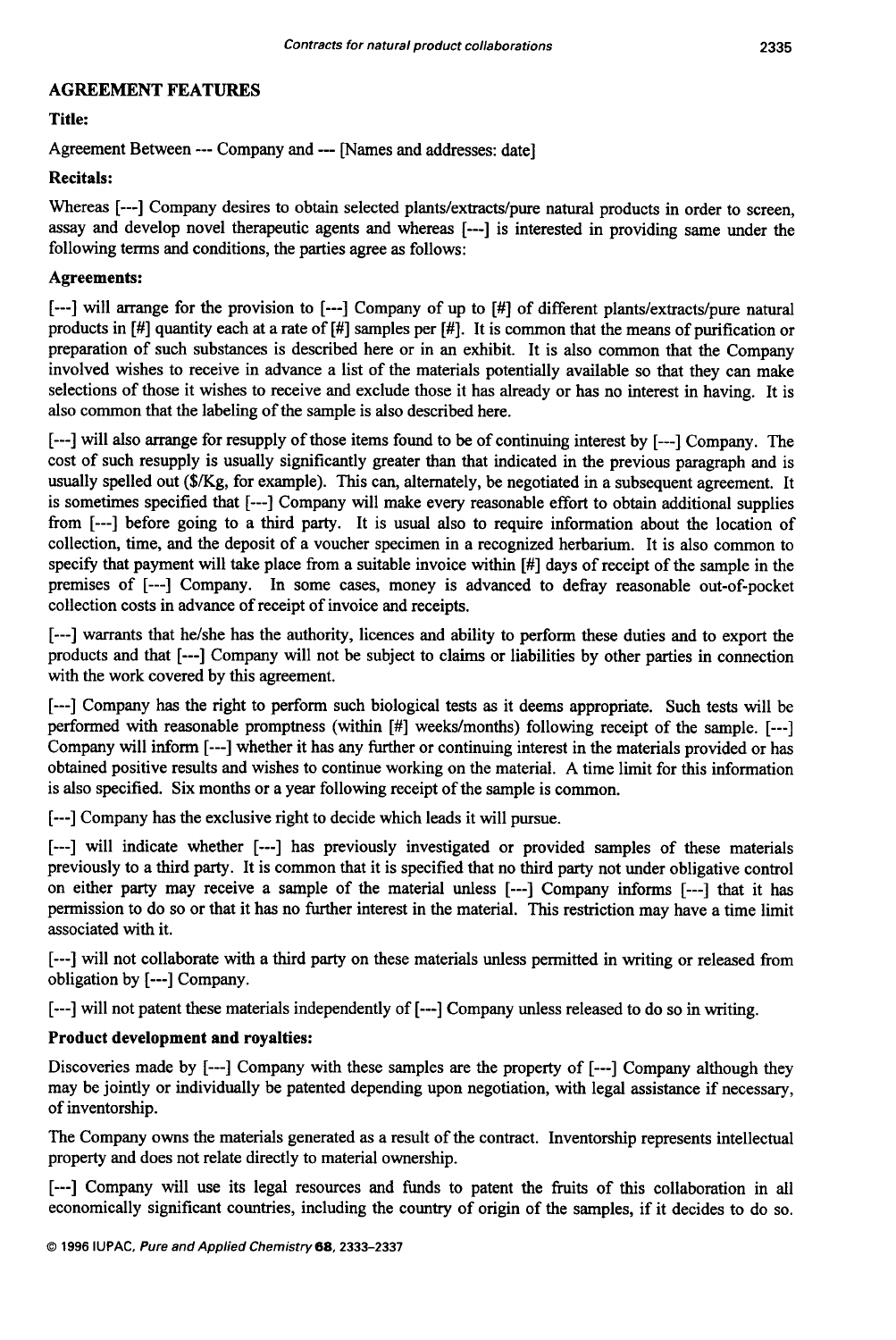[---] will provide all reasonable assistance (records, signing documents, etc.) to [---] Company to support the effort to obtain patent protection.

The patent will belong to [---I Company. Several articles dealing with various aspects of patenting have been published lately. The reader is referred to Mitscher *et* al. (1994) and Pidgeon (1993) and the references contained in them.

[---I Company will notify [---I if it decides to isolate the active principle or a plant or extract. The sponsoring company sometimes makes provision for the collector to do the isolation if the two parties agree to this. The length of the agreement may be extended when continuous work of this type is undertaken.

[---I Company agrees to pay a royalty of [#] [typically 2%] of Gross or Net Sales [which is specified] if a product results from a sample provide by [---I under this agreement, provided that [---I Company was not previously in possession of this material from a third party, or not isolated previously independently from a different source in their own laboratories from a sample not provided by [---]. Sometimes an upper limit is placed upon the total magnitude of the royalties to be paid (#\$M) or payments to cease when the patent expires. The royalties are commonly adjusted downward by reasonable charges against the Gross or Net Sales (discounts given to purchasers, credits for unsold remanents, transfer charges, customs costs, excise taxes, and the like). The actual magnitude of the royalty which may be proffered by a firm is commonly a function of the intellectual content and state of the material actually provided to them. For example, a pure and novel substance is more valuable than a crude extract because of the defined nature of the material and the previous labor expended upon it. Crude extracts provided on the basis of a specific criterion are generally more valuable than samples which have been collected randomly.

It is becoming increasingly common for the sponsoring company to specify that a percentage (commonly 50%) will be paid directly to the collector and the remainder to a foundation jointly chosen by the collector and the company. Such foundation is to use the **funds** to promote conservation of biomass and biological diversity in the country of origin of the materials, to ensure an equitable economic benefit to the country of origin of the materials, and to develop long term strategies for sustainable cultivation of targeted biota in the country of origin.

Transfer among subsidiaries of the sponsoring company are not normally considered sales nor is distribution of free samples to clinicians or promotional samples provided to physicians.

If the product sold contains other active ingredients, the value for royalty purposes will be anived at proportionally.

Royalties are normally calculated either biannually or annually and are paid according to an agreed upon schedule ([#] months after the end of the accounting period).

Royalties are normally paid in the currency of the country in which the sponsoring company has its principal business location.

Appropriate books will be maintained by [---I Company specifying quantity sold, total billings, sales to governments, royalties due, and the like.

These books will be reasonably available for inspection by a Certified Public Accountant selected by [---I should [---I wish to verify the royalties. In this case, the costs of this will be borne by [---I.

#### Confidentiality:

Each party can freely disclose relevant information of a proprietary or confidential nature to each other and to those subordinates bound to them who agree to maintain confidentiality. Confidential written material should be so marked.

Neither party will disclose to third parties such confidential and proprietary information without written permission. The duration of this restriction is usually negotiated.

These disclosure restrictions do not apply to information already known to the receiving party. This should be in the form of documentary evidence. Also excluded is information already known to the public or which becomes known to the public through no fault of the parties in this agreement. Also excluded is information revealed by third parties with the legal right to make such disclosures. Disclosure to